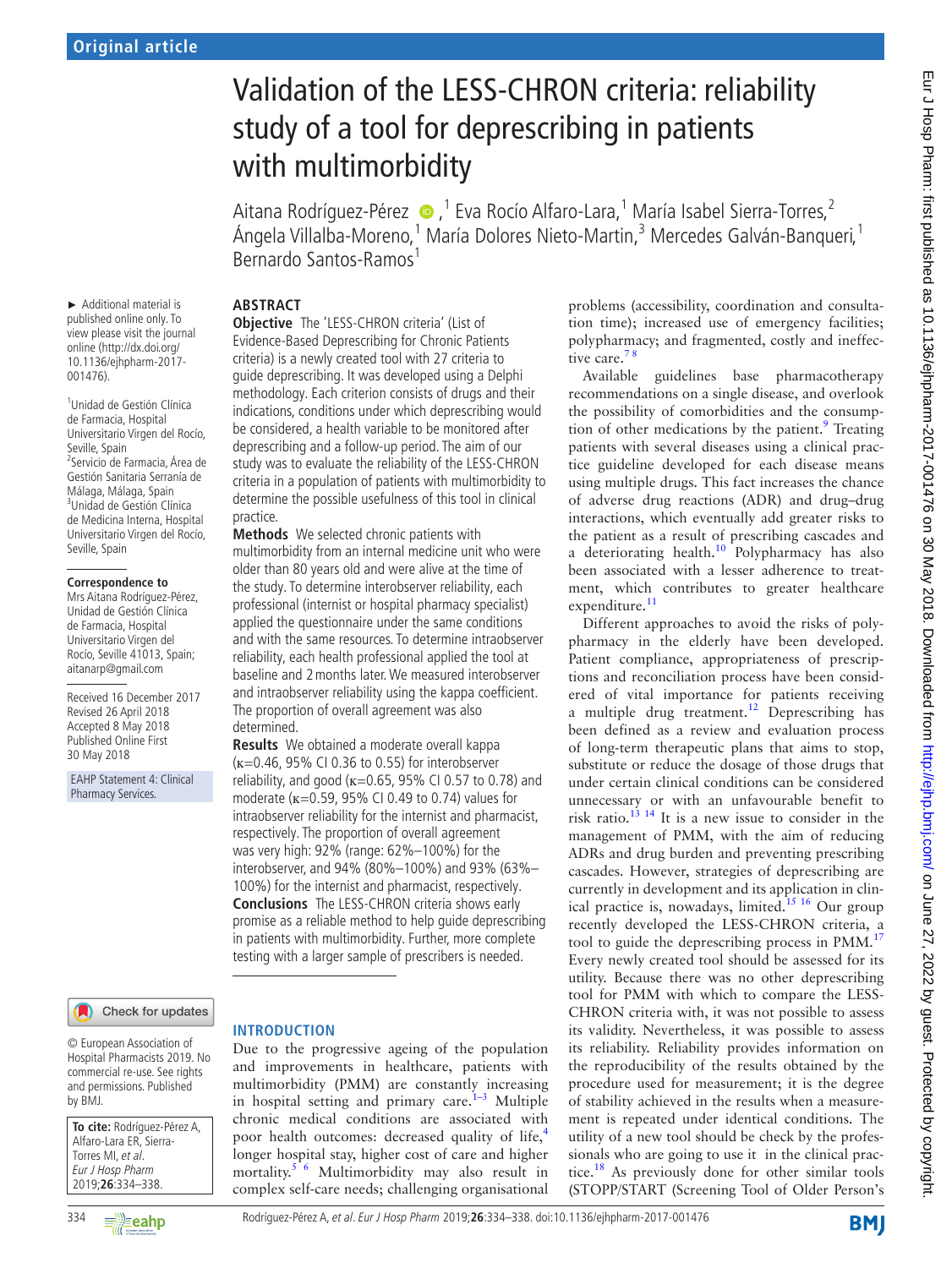Prescriptions/Screening Tool to Alert doctors to Right Treatment),  $^{19}$  OncPal deprescribing guideline<sup>[20](#page-4-13)</sup>), a reliability study to validate the new criteria was designed.

The aim of this study was to evaluate the reliability of the LESS-CHRON criteria in a population of PMM to determine the possible usefulness of this tool in normal clinical practice.

#### **Methods**

#### **LESS-CHRON criteria**

The 'LESS-CHRON criteria' is a newly created tool to guide deprescribing in PMM. It was developed through a literature review, followed by a Delphi methodology.<sup>[17](#page-4-10)</sup> It contains a list of 27 criteria. Each criterion consists of drugs used in a specific clinical setting, a deprescribing condition, a health variable to monitor after deprescribing and a follow-up period.

# **Study design**

An interobserver and intraobserver reliability study was performed. The observers were a specialist in a hospital pharmacy and a specialist in internal medicine (internist). They were selected for their recognised professional experience in chronic patient care and for their expertise in deprescribing. They both worked in the hospital where the study was conducted, so they knew how to use the clinical database. They were also associated with the PMM investigative research group of the hospital. The internist was an academic doctor with 8 years of clinical experience who used to treat outpatients as well as inpatients with multimorbidity. The pharmacist was a researcher with 4 years of clinical experience who was responsible for clinical validation of treatments in the internal medicine unit of the hospital.

They were provided with a LESS-CHRON worksheet, which contained only the first two parameters of each criterion, as monitoring and follow-up were not going to be evaluated in the study (online [supplementary material 1\)](https://dx.doi.org/10.1136/ejhpharm-2017-001476). Moreover, resources on the value of the different scales and indexes that appear in the tool (Barthel, Pfeiffer and Profund<sup>21-23</sup>) were also provided.

With the objective of determining interobserver reliability, each healthcare professional applied the tool under the same conditions and using the same resources. The necessary information from the patient was obtained from computerised clinical histories. The healthcare professionals had to indicate for each patient whether the criterion was fulfilled (scoring it as '1') or not (scoring it as '0'). It means that they had to check if a target drug had been prescribed for the indication collected in the tool and if the clinical conditions of the patient are those that the tool defined as 'deprescribing conditions'. If both were present in a patient, they considered the criterion as fulfilled. This was the main variable of the study.

To establish intraobserver reliability, each healthcare professional reapplied the tool in the same sample of patients and with the same records and information 2months later.

# **Patients**

PMMs who attend a tertiary hospital internal service unit either as inpatients or outpatients were selected. They were identified with the support of the Clinical Documentation Service of the hospital by a smart search in the digital clinical history database.

The inclusion criteria were 80 years old or older, have a summary discharge from the internal medicine unit in September 2014–May 2015, presenting with one of the pathologies considered a clinical indication for the drugs included in the LESS-CHRON criteria and have active prescriptions in their health records.

Patients whose pathologies were diagnosed after the initial admission or who were no longer alive at the time of the study were excluded.

## **Statistical analysis and secondary outcomes**

Interobserver and intraobserver reliability was determined using the kappa coefficient  $(K)$ , a measure of the extent of agreement beyond what would be expected by chance alone. The kappa coefficient was interpreted as slight if 0.2 or less, fair if 0.21– 0.4, moderate if 0.41–0.6, substantial if 0.61–0.8 and good if  $0.81 - 1.^{24}$  $0.81 - 1.^{24}$  $0.81 - 1.^{24}$ 

The minimum number of patients required for the inter-reliability study was calculated from a general assumption of the number of subjects required in a two-rater study to detect a statistically significant  $\kappa$  on a dichotomous variable.<sup>[24](#page-4-15)</sup> We assumed the null hypothesis value of kappa to be 0.00 and aimed a 90% power to detect a kappa value of at least 0.6, estimating the internist and pharmacist would have greater than 90% concordance. This calculation resulted in at least 30 patients. Taking into account this value and the number of patients previously used in similar studies, $^{20\,25-27}$  a sample of 50 patients was estimated.

<span id="page-1-0"></span>

| Interobserver agreement: internist (evaluator 1)/<br>Table 1<br>hospital pharmacy specialist (evaluator 2) (n=50) |                |                |                |          |           |      |           |      |  |  |
|-------------------------------------------------------------------------------------------------------------------|----------------|----------------|----------------|----------|-----------|------|-----------|------|--|--|
| <b>Criterion</b>                                                                                                  | $\alpha$       | β              | γ              | $\delta$ | ppos      | pneg | K         | PO   |  |  |
| A1                                                                                                                | $\mathbf{1}$   | $\overline{0}$ | $\overline{1}$ | 48       | 0.67      | 0.99 | 0.66      | 0.98 |  |  |
| A <sub>2</sub>                                                                                                    | $\mathbf 0$    | $\mathbf 0$    | 0              | 50       | <b>NA</b> | 1.00 | <b>NA</b> | 1.00 |  |  |
| A <sub>3</sub>                                                                                                    | $\mathbf{1}$   | $\mathbf{1}$   | $\mathbf{1}$   | 47       | 0.50      | 0.98 | 0.48      | 0.96 |  |  |
| A4                                                                                                                | $\overline{2}$ | 1              | 4              | 43       | 0.44      | 0.95 | 0.40      | 0.90 |  |  |
| B1                                                                                                                | $\overline{2}$ | 6              | $\pmb{0}$      | 42       | 0.40      | 0.93 | 0.36      | 0.88 |  |  |
| B <sub>2</sub>                                                                                                    | 8              | 5              | 3              | 34       | 0.67      | 0.89 | 0.56      | 0.84 |  |  |
| B <sub>3</sub>                                                                                                    | 1              | $\overline{6}$ | $\overline{0}$ | 43       | 0.25      | 0.93 | 0.22      | 0.88 |  |  |
| <b>B4</b>                                                                                                         | 1              | $\overline{2}$ | 0              | 47       | 0.50      | 0.98 | 0.49      | 0.96 |  |  |
| C1                                                                                                                | $\overline{7}$ | $\mathbf{1}$   | 18             | 24       | 0.42      | 0.72 | 0.24      | 0.62 |  |  |
| C <sub>2</sub>                                                                                                    | 1              | 5              | 6              | 38       | 0.15      | 0.87 | 0.03      | 0.78 |  |  |
| C <sub>3</sub>                                                                                                    | $\overline{2}$ | $\overline{1}$ | $\overline{2}$ | 45       | 0.57      | 0.97 | 0.54      | 0.94 |  |  |
| C <sub>4</sub>                                                                                                    | 0              | 1              | $\mathbf{0}$   | 49       | 0.00      | 0.99 | $0.00*$   | 0.98 |  |  |
| D <sub>1</sub>                                                                                                    | $\overline{0}$ | $\overline{0}$ | $\mathbf{0}$   | 50       | <b>NA</b> | 1.00 | <b>NA</b> | 1.00 |  |  |
| D <sub>2</sub>                                                                                                    | 0              | $\mathbf 0$    | $\mathbf{0}$   | 50       | <b>NA</b> | 1.00 | <b>NA</b> | 1.00 |  |  |
| D <sub>3</sub>                                                                                                    | $\overline{4}$ | $\overline{0}$ | $\overline{7}$ | 39       | 0.53      | 0.92 | 0.47      | 0.86 |  |  |
| D <sub>4</sub>                                                                                                    | 1              | $\mathbf 0$    | $\overline{2}$ | 47       | 0.50      | 0.98 | 0.49      | 0.96 |  |  |
| E <sub>1</sub>                                                                                                    | $\overline{0}$ | $\mathbf{0}$   | $\overline{0}$ | 50       | <b>NA</b> | 1.00 | <b>NA</b> | 1.00 |  |  |
| E <sub>2</sub>                                                                                                    | 1              | $\overline{2}$ | 1              | 46       | 0.40      | 0.97 | 0.37      | 0.94 |  |  |
| F <sub>1</sub>                                                                                                    | $\overline{0}$ | 6              | $\overline{0}$ | 44       | 0.00      | 0.94 | $0.00*$   | 0.88 |  |  |
| F <sub>2</sub>                                                                                                    | 10             | 6              | $\overline{4}$ | 30       | 0.67      | 0.86 | 0.52      | 0.80 |  |  |
| F <sub>3</sub>                                                                                                    | 10             | 3              | 5              | 32       | 0.71      | 0.89 | 0.60      | 0.84 |  |  |
| F4                                                                                                                | $\overline{2}$ | 3              | $\overline{4}$ | 41       | 0.36      | 0.92 | 0.29      | 0.86 |  |  |
| F <sub>5</sub>                                                                                                    | $\overline{0}$ | $\overline{0}$ | $\mathbf{1}$   | 49       | 0.00      | 0.99 | $0.00*$   | 0.98 |  |  |
| F <sub>6</sub>                                                                                                    | $\mathbf{0}$   | $\mathbf{0}$   | $\mathbf 0$    | 50       | <b>NA</b> | 1.00 | NA        | 1.00 |  |  |
| F7                                                                                                                | 1              | $\mathbf{0}$   | $\mathbf{0}$   | 49       | 1.00      | 1.00 | 1         | 1.00 |  |  |
| F8                                                                                                                | $\mathbf{0}$   | $\mathbf 0$    | $\mathbf 0$    | 50       | <b>NA</b> | 1.00 | NA        | 1.00 |  |  |
| G <sub>1</sub>                                                                                                    | $\overline{0}$ | $\overline{2}$ | $\overline{0}$ | 48       | 0.00      | 0.98 | $0.00*$   | 0.96 |  |  |
| Global<br>ou Both qualitators scored the criterian as being fulfilled                                             | 55             | 53             | 59             | 1183     | 0.50      | 0.96 | 0.46      | 0.92 |  |  |

ors scored the criterion as b

β: Evaluator 1 scored the criterion as being fulfilled and evaluator 2 scored the criterion as not fulfilled.

γ: Evaluator 2 scored the criterion as being fulfilled and evaluator 1 scored the criterion as not fulfilled.

δ: Both evaluators agreed the criterion was not fulfilled.

\*Inadequate variability between groups.

NA, not applicable; pneg, proportion of negative agreement; PO, global per cent agreement; ppos, proportion of positive agreement.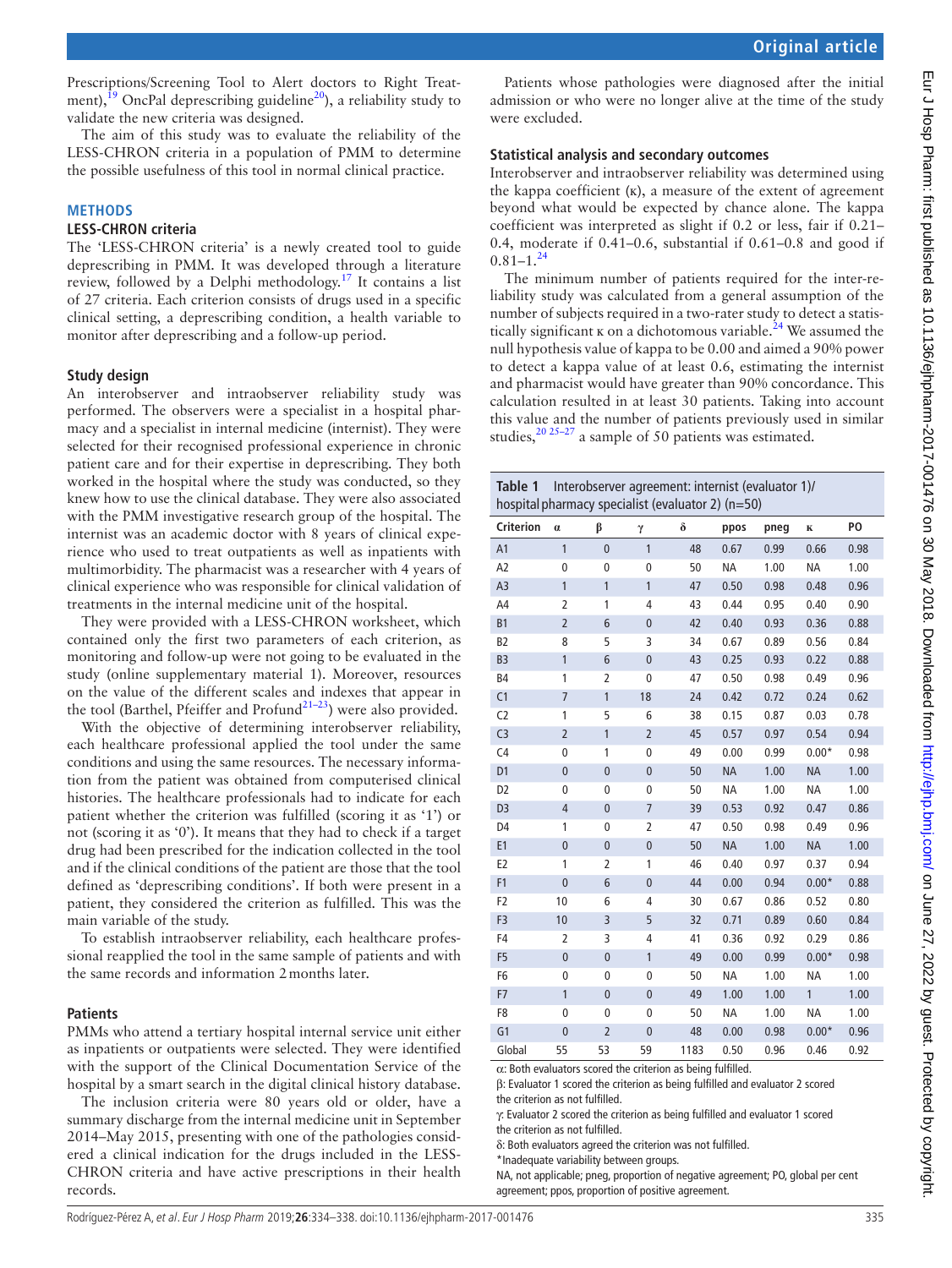## <span id="page-2-0"></span>**Table 2** Interobserver agreement for each group of drugs of the tool

| Group of drugs                     | n   | $\alpha$       |    |               | δ   | ppos | pneg | к (95% CI)               | P <sub>O</sub> |
|------------------------------------|-----|----------------|----|---------------|-----|------|------|--------------------------|----------------|
| A. Alimentary tract and metabolism | 200 | $\overline{4}$ |    | $\mathfrak b$ | 188 | 0.50 | 0.98 | $0.48$ (0.13 to 0.83)    | 0.96           |
| B. Blood and blood forming organs  | 200 | 12             | 19 |               | 166 | 0.52 | 0.94 | 0.47 (0.26 to 0.68)      | 0.89           |
| C. Cardiovascular system           | 200 | 10             | 8  | 26            | 156 | 0.37 | 0.90 | $0.28(0.07)$ to $0.50$ ) | 0.83           |
| D. Genitourinary system            | 200 |                |    | q             | 186 | 0.53 | 0.98 | 0.51 (0.19 to 0.82)      | 0.955          |
| E. Musculoskeletal system          | 100 |                |    |               | 96  | 0.40 | 0.98 | $0.39$ (-0.30 to 1.07)   | 0.97           |
| F. Nervous system                  | 400 | 23             | 18 | 14            | 345 | 0.59 | 0.96 | $0.55(0.39)$ to $0.70$   | 0.92           |
| G. Respiratory system              | 50  | $\mathbf{0}$   |    |               | 48  | 0.00 | 0.98 | $\mathbf{0}$             | 0.96           |

n: Number of total evaluations for each group.

α: Both evaluators scored the criteria for this group as being fulfilled.

β: Evaluator 1 scored the criteria for this group as being fulfilled and evaluator 2 scored the criteria as not fulfilled.

γ: Evaluator 2 scored the criteria for this group as being fulfilled and evaluator 1 scored the criteria as not fulfilled.

δ: Both evaluators agreed the criteria for this group were not fulfilled.

\*Inadequate variability between groups.

pneg, proportion of negative agreement; PO, global per cent agreement; ppos, proportion of positive agreement.

However, the sample size used to determine intraobserver reliability was 15 patients, which is the proportion from the sample used by similar studies.<sup>[25](#page-4-16)</sup>

The proportion of positive agreement (ppos), interpreted as the likelihood that the criterion was fulfilled, and the proportion of negative agreement (pneg), interpreted as the likelihood that the criterion was not fulfilled, were calculated. Moreover, the global per cent agreement was calculated.<sup>28</sup> Additionally, the grade of agreement in the inter-reliability study for each group of drugs contained in the tool was analysed.

Microsoft Office Excel V.2010 and IBM SPSS Statistics V.21 were used for all statistical analyses.

#### **Results**

#### **Interobserver reliability**

After applying the inclusion criteria, 623 patients were identified by the smart search. Every patient had at least one drug included in the tool. Fifty patients were randomly selected for evaluation. There were 29 women and 21 men, with an average age of 85 years old. The average  $(\pm SD)$  number of drugs included in patients' treatments was 11 ( $\pm$ 4), and 5 ( $\pm$ 2) of these drugs were included in the tool.

To determine interobserver reliability, data were classified, processed and tabulated as shown in [table](#page-1-0) 1.

The kappa coefficient values varied widely between the different criteria, with a range of 0–1. The global kappa value was 0.46 (95% CI 0.36 to 0.55), which means that interobserver reliability was moderate. Six criteria were considered not applicable to any patient. However, the global per cent agreement value was 92% (range of values for the different items: 62%–100%). The global ppos was 0.5 (range: 0–0.71) and the global pneg was 0.96 (range: 0.72–1).

On agreement between observers in each group of drugs, the kappa coefficient value was fair in the criteria that contain drugs for the cardiovascular system  $(k=0.28, 95\% \text{ CI } 0.07$ to 0.50) and the musculoskeletal system  $(k=0.39, 95\%$ CI −0.30 to 1.07). However, the strength of agreement was moderate in the criteria for the alimentary tract and metabolism  $(k=0.48, 95\% \text{ CI } 0.13 \text{ to } 0.83)$ , blood and blood forming organs  $(k=0.47, 95\% \text{ CI } 0.26 \text{ to } 0.68)$ , genitourinary system  $(k=0.51,$ 95%CI 0.19 to 0.82) and nervous system (ĸ=0.55, 95%CI 0.39 to 0.70). The criterion that contains drugs for the respiratory system did not have enough variability in agreement between groups to result in a valid value of kappa.

The global per cent agreement value in each group varied from 83% to 97% [\(table](#page-2-0) 2).

#### **Intraobserver reliability**

Fifteen patients out of the 50 patients included in the study were randomly selected. Tables 3A and 3B summarise the results.

In the case of the internist, the global kappa value for the intraobserver study was substantial ( $\kappa$ =0.65, 95%CI 0.57 to 0.78). However, the global per cent agreement reached 94% (range:  $80\% - 100\%$ ). The global ppos was 0.68 (range: 0–1) and the global pneg was 0.97 (range: 0.82–1).

In the case of the pharmacist, the intraobserver agreement was moderate ( $\kappa$ =0.59, 95% CI 0.49 to 0.74). The global per cent agreement was 93% (range: 63%–100%). The global ppos was 0.63 (range: 0–1) and the global pneg was 0.96 (range: 0.74–1).

#### **Discussion**

The present study concludes that the LESS-CHRON criteria shows early promise as a reliable method to help guide deprescribing in PMM. To our knowledge, the 'LESS-CHRON criteria' is the first evidence-based tool for deprescribing in PMM that has been developed and further validated. The methodology of this work is well established. There are similar studies in which reliability has been measured, most of them using the 'STOPP criteria'[19 26 27](#page-4-12) and one using the 'OncPal deprescribing guide-line'.<sup>[20](#page-4-13)</sup> The global kappa which resulted in interobserver reliability in our study  $(k=0.46)$  fell below the values reached in those studies. The three studies which measured the reliability of the 'STOPP criteria' reached kappa values of 0.7–1. It could be because the patients were consciously selected in those studies to present a high incidence of potentially inappropriate medicines, as authors explained,  $26\frac{27}{27}$  while in the present study patients were randomly selected from a population who were treated in the internal medicine service. This means that it was more difficult to detect conditions that allowed drugs to be deprescribed, but that it provided more external validity. Unlike the other studies, in our study there was no standard reference to compare the results with after applying the LESS-CHRON criteria. $25$  In those studies, the results of the observers were compared with those obtained by an expert panel, $^{20}$  $^{20}$  $^{20}$  academic researchers<sup>[26](#page-4-18)</sup> or the creator of the criteria<sup>27</sup> when they applied the criteria to the same patients. Thus, the kappa value in our study is the concordance between two clinicians after applying the tool, but does not mean that the tool is poorly applied and that it is similar to what occurred in the first validation study of the STOPP criteria.<sup>19</sup> The kappa index has an important limitation: the lower the prevalence of the phenomenon of interest, the lower the kappa value. $^{28}$  In our study many criteria were not considered by the observers to be fulfilled because there were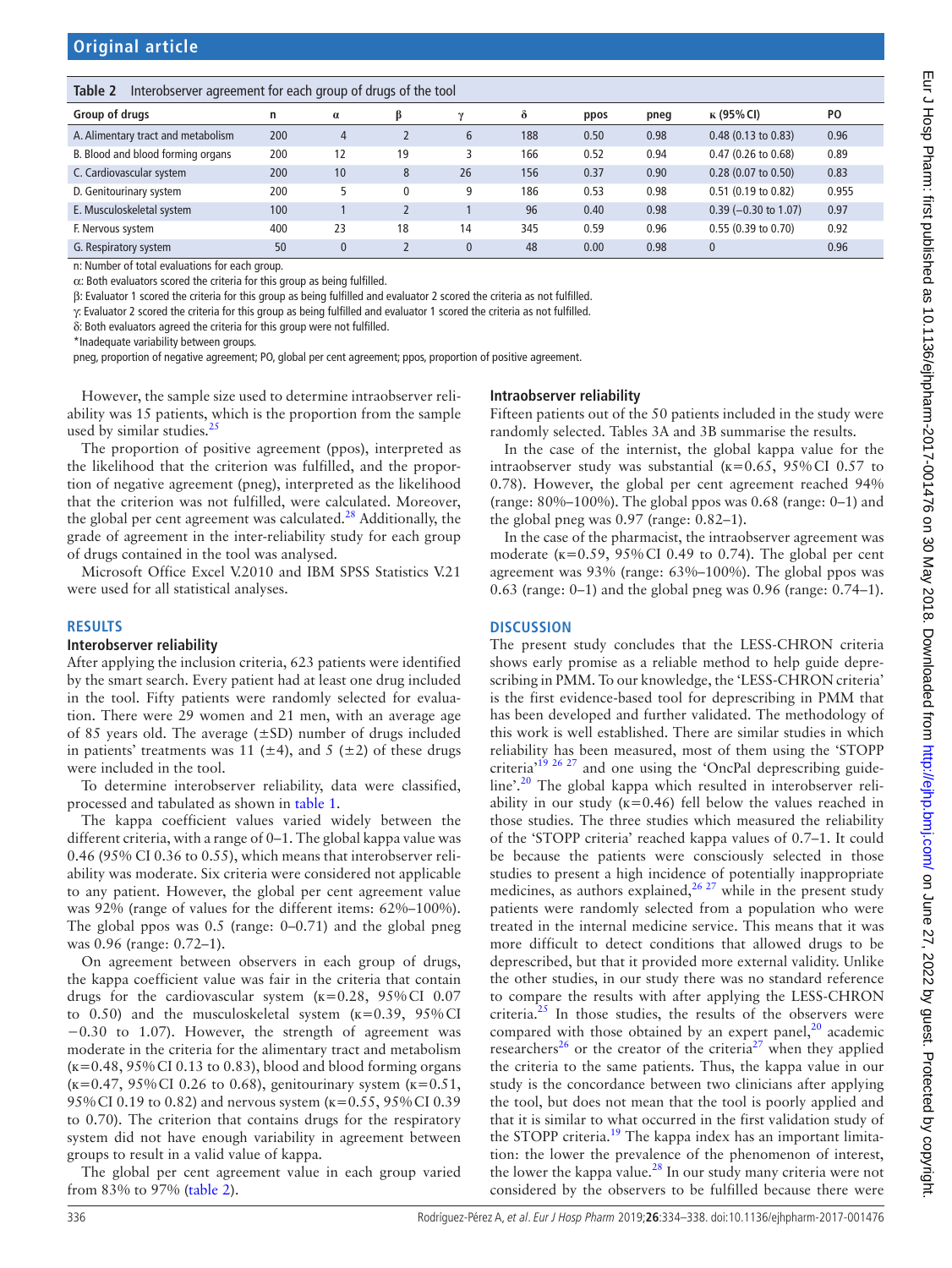| Table 3A         | Intraobserver agreement for the internist ( $n=15$ ) |                |                |          |           |      |           |      |  |
|------------------|------------------------------------------------------|----------------|----------------|----------|-----------|------|-----------|------|--|
| <b>Criterion</b> | $\alpha$                                             | β              | γ              | $\delta$ | ppos      | pneg | K         | PO   |  |
| A1               | $\overline{1}$                                       | $\mathbf{0}$   | $\mathbf{0}$   | 14       | 1.00      | 1.00 | 1.00      | 1.00 |  |
| A <sub>2</sub>   | $\pmb{0}$                                            | 0              | $\mathbf 0$    | 15       | <b>NA</b> | 1.00 | <b>NA</b> | 1.00 |  |
| A <sub>3</sub>   | $\pmb{0}$                                            | $\mathbf{0}$   | $\mathbf{1}$   | 14       | 0.00      | 0.97 | $0.00*$   | 0.93 |  |
| A4               | $\pmb{0}$                                            | 1              | 0              | 14       | 0.00      | 0.97 | $0.00*$   | 0.93 |  |
| B1               | 3                                                    | $\mathbf{0}$   | $\mathbf{0}$   | 12       | 1.00      | 1.00 | 1.00      | 1.00 |  |
| B <sub>2</sub>   | 3                                                    | 1              | 0              | 11       | 0.86      | 0.96 | 0.81      | 0.93 |  |
| B <sub>3</sub>   | $\overline{2}$                                       | $\overline{0}$ | $\mathbf{1}$   | 12       | 0.80      | 0.96 | 0.76      | 0.93 |  |
| <b>B4</b>        | 1                                                    | 1              | 1              | 12       | 0.50      | 0.92 | 0.42      | 0.87 |  |
| C1               | $\overline{2}$                                       | $\overline{2}$ | 1              | 10       | 0.57      | 0.87 | 0.44      | 0.80 |  |
| C <sub>2</sub>   | 1                                                    | 2              | $\mathbf 0$    | 12       | 0.50      | 0.92 | 0.44      | 0.87 |  |
| C <sub>3</sub>   | 1                                                    | $\mathbf{0}$   | 1              | 13       | 0.67      | 0.96 | 0.63      | 0.93 |  |
| C <sub>4</sub>   | $\mathbf 0$                                          | $\mathbf 0$    | 0              | 15       | <b>NA</b> | 1.00 | <b>NA</b> | 1.00 |  |
| D <sub>1</sub>   | $\pmb{0}$                                            | $\mathbf{0}$   | $\overline{0}$ | 15       | <b>NA</b> | 1.00 | <b>NA</b> | 1.00 |  |
| D <sub>2</sub>   | $\mathbf 0$                                          | $\mathbf 0$    | 0              | 15       | <b>NA</b> | 1.00 | <b>NA</b> | 1.00 |  |
| D <sub>3</sub>   | $\pmb{0}$                                            | $\mathbf{1}$   | $\mathbf{0}$   | 14       | 0.00      | 0.97 | $0.00*$   | 0.93 |  |
| D <sub>4</sub>   | $\mathbf 0$                                          | $\mathbf 0$    | 0              | 15       | <b>NA</b> | 1.00 | <b>NA</b> | 1.00 |  |
| E <sub>1</sub>   | $\pmb{0}$                                            | $\bf{0}$       | 1              | 14       | 0.00      | 0.97 | $0.00*$   | 0.93 |  |
| E <sub>2</sub>   | 0                                                    | 1              | 0              | 14       | 0.00      | 0.97 | $0.00*$   | 0.93 |  |
| F1               | $\bf{0}$                                             | $\mathbf{1}$   | $\mathbf{1}$   | 13       | 0.00      | 0.93 | $0.00*$   | 0.87 |  |
| F <sub>2</sub>   | 5                                                    | 1              | $\overline{2}$ | 7        | 0.77      | 0.82 | 0.59      | 0.80 |  |
| F <sub>3</sub>   | $\overline{4}$                                       | $\mathbf{1}$   | $\overline{2}$ | 8        | 0.73      | 0.84 | 0.57      | 0.80 |  |
| F4               | 4                                                    | $\mathbf 0$    | 1              | 10       | 0.89      | 0.95 | 0.84      | 0.93 |  |
| F <sub>5</sub>   | $\pmb{0}$                                            | $\overline{0}$ | $\overline{0}$ | 15       | <b>NA</b> | 1.00 | <b>NA</b> | 1.00 |  |
| F <sub>6</sub>   | $\pmb{0}$                                            | 0              | $\mathbf{0}$   | 15       | <b>NA</b> | 1.00 | <b>NA</b> | 1.00 |  |
| F7               | $\bf{0}$                                             | $\mathbf{0}$   | 1              | 14       | 0.00      | 0.97 | $0.00*$   | 0.93 |  |
| F <sub>8</sub>   | $\pmb{0}$                                            | $\bf{0}$       | $\mathbf{0}$   | 15       | <b>NA</b> | 1.00 | <b>NA</b> | 1.00 |  |
| G <sub>1</sub>   | $\mathbf{0}$                                         | $\bf{0}$       | $\overline{0}$ | 15       | <b>NA</b> | 1.00 | <b>NA</b> | 1.00 |  |
| Global           | 27                                                   | 12             | 13             | 353      | 0.68      | 0.97 | 0.65      | 0.94 |  |

α: Pre and post, the criterion was considered fulfilled.

β: Pre fulfilled and post not fulfilled.

γ: Post fulfilled and pre not fulfilled.

δ: Pre and post not fulfilled.

\*Inadequate variability between groups.

NA, not available; pneg, proportion of negative agreement; PO, global per cent

agreement; ppos, proportion of positive agreement.

no patients with those characteristics. Conversely, the agreement was almost 100% in considering them not to be fulfilled, as can be shown in [table](#page-1-0) 1 (high pneg values). Also, the health professionals who applied the LESS-CHRON criteria in this study had different background, skills and aptitudes. Their different profiles provided more strength to the method, although this may have contributed to a kappa value lower than in other studies.

In the case of the intraobserver reliability, the results were almost similar between the two professionals (tables 3A and 3B).

With respect to the criteria which were not fulfilled by any patients, two of them were because the drug was not active in any treatment (A2: acarbose, F8: citicoline). The other four were because no patient fulfilled the condition of deprescribing (D1, D2: no patients with anticholinergics for urinary incontinence who were users of continence pads or were under anticholinesterase treatment; E1: no patients with more than 5years of bisphosphonate treatment for primary prevention; and F6: no patients with anticholinesterases and memantine for Alzheimer disease).

There are some limitations to the method used. A larger sample would have allowed more available conditions to verify all the criteria. Another methodological limitation is the fact that

| Table 3B         |                | Intraobserver agreement for the pharmacist $(n=15)$ |                |          |           |      |           |      |  |  |
|------------------|----------------|-----------------------------------------------------|----------------|----------|-----------|------|-----------|------|--|--|
| <b>Criterion</b> | $\alpha$       | β                                                   | γ              | $\delta$ | ppos      | pneg | K         | PO.  |  |  |
| A1               | $\mathbf{1}$   | $\pmb{0}$                                           | $\mathbf{0}$   | 14       | 1.00      | 1.00 | 1.00      | 1.00 |  |  |
| A <sub>2</sub>   | $\mathbf 0$    | 0                                                   | $\mathbf 0$    | 15       | <b>NA</b> | 1.00 | <b>NA</b> | 1.00 |  |  |
| A <sub>3</sub>   | $\mathbf{0}$   | $\mathbf{0}$                                        | $\overline{0}$ | 15       | <b>NA</b> | 1.00 | <b>NA</b> | 1.00 |  |  |
| A4               | 1              | 2                                                   | 0              | 12       | 0.50      | 0.92 | 0.44      | 0.87 |  |  |
| <b>B1</b>        | 1              | $\bf{0}$                                            | $\mathbf{0}$   | 14       | 1.00      | 1.00 | 1.00      | 1.00 |  |  |
| B <sub>2</sub>   | $\overline{2}$ | 3                                                   | $\mathbf 0$    | 10       | 0.57      | 0.87 | 0.47      | 0.80 |  |  |
| B <sub>3</sub>   | $\mathbf{0}$   | $\mathbf{1}$                                        | $\mathbf{0}$   | 14       | 0.00      | 0.97 | $0.00*$   | 0.93 |  |  |
| <b>B4</b>        | 1              | 0                                                   | 0              | 14       | 1.00      | 1.00 | 1.00      | 1.00 |  |  |
| C1               | 3              | 4                                                   | $\mathbf{0}$   | 8        | 0.60      | 0.80 | 0.44      | 0.73 |  |  |
| C <sub>2</sub>   | 0              | 1                                                   | 1              | 13       | 0.00      | 0.93 | $0.00*$   | 0.87 |  |  |
| C <sub>3</sub>   | $\overline{0}$ | 3                                                   | $\mathbf{0}$   | 12       | 0.00      | 0.89 | $0.00*$   | 0.80 |  |  |
| C <sub>4</sub>   | 0              | 0                                                   | 0              | 15       | <b>NA</b> | 1.00 | ΝA        | 1.00 |  |  |
| D1               | $\bf 0$        | $\pmb{0}$                                           | $\bf 0$        | 15       | <b>NA</b> | 1.00 | <b>NA</b> | 1.00 |  |  |
| D <sub>2</sub>   | 0              | 0                                                   | 0              | 15       | <b>NA</b> | 1.00 | <b>NA</b> | 1.00 |  |  |
| D <sub>3</sub>   | 3              | $\bf{0}$                                            | 1              | 11       | 0.86      | 0.96 | 0.81      | 0.93 |  |  |
| D4               | 1              | 0                                                   | 0              | 14       | 1.00      | 1.00 | 1.00      | 1.00 |  |  |
| E <sub>1</sub>   | $\bf 0$        | $\pmb{0}$                                           | $\bf 0$        | 15       | <b>NA</b> | 1.00 | <b>NA</b> | 1.00 |  |  |
| E <sub>2</sub>   | 0              | 1                                                   | 0              | 14       | 0.00      | 0.97 | $0.00*$   | 0.93 |  |  |
| F <sub>1</sub>   | $\bf 0$        | $\pmb{0}$                                           | $\bf 0$        | 15       | <b>NA</b> | 1.00 | <b>NA</b> | 1.00 |  |  |
| F <sub>2</sub>   | 3              | 2                                                   | 3              | 7        | 0.55      | 0.74 | 0.29      | 0.67 |  |  |
| F <sub>3</sub>   | $\overline{4}$ | $\overline{2}$                                      | 1              | 8        | 0.73      | 0.84 | 0.57      | 0.80 |  |  |
| F4               | 3              | 0                                                   | $\overline{2}$ | 10       | 0.75      | 0.91 | 0.67      | 0.87 |  |  |
| F <sub>5</sub>   | $\bf 0$        | $\pmb{0}$                                           | $\bf{0}$       | 15       | <b>NA</b> | 1.00 | <b>NA</b> | 1.00 |  |  |
| F6               | 0              | 0                                                   | $\mathbf 0$    | 15       | <b>NA</b> | 1.00 | <b>NA</b> | 1.00 |  |  |
| F7               | $\bf{0}$       | $\bf 0$                                             | $\bf{0}$       | 15       | <b>NA</b> | 1.00 | <b>NA</b> | 1.00 |  |  |
| F8               | $\bf{0}$       | 0                                                   | $\bf{0}$       | 15       | <b>NA</b> | 1.00 | <b>NA</b> | 1.00 |  |  |
| G1               | $\bf{0}$       | $\bf 0$                                             | $\bf{0}$       | 15       | <b>NA</b> | 1.00 | <b>NA</b> | 1.00 |  |  |
| Global           | 23             | 19                                                  | 8              | 355      | 0.63      | 0.96 | 0.59      | 0.93 |  |  |

 $\alpha$ : Pre and post, the criterion was considered fulfilled.

β: Pre fulfilled and post not fulfilled.

γ: Post fulfilled and pre not fulfilled.

δ: Pre and post not fulfilled

\*Inadequate variability between groups.

NA, not applicable; pneg, proportion of negative agreement; PO, global per cent agreement; ppos, proportion of positive agreement.

there were only two observers from different professions and with different years of experience in the management of PMM. It might have been better if prior to the study they had participated in a training session driven by the researchers to apply the tool. $^{25}$  $^{25}$  $^{25}$ 

The application of LESS-CHRON using only clinical histories is another limitation. There are several criteria which need to utilise a clinical scale or to check some clinical judgements that are not always well recorded in clinical histories. As an example, most of the criteria used for the central nervous system drugs probably need a clinical assessment of patients to check behavioural stability, mood recovery or grade of anxiety or insomnia. This might be the explanation for the low agreement reached in this group of criteria (F1–F4).

There are criteria which need to be clarified according to the differences observed in the application of the tool, and which are responsible for the fair kappa values obtained in the criteria that contained drugs for the cardiovascular system and musculoskeletal system. For instance, it would be better if the tool included a brief explanation about the first-line treatment of antihypertensives (C1); what is considered primary and secondary prevention in the use of statins and bisphosphonates (C2, E2); and what age is considered as risk factor in the use of acetylsalicylic acid (B3).